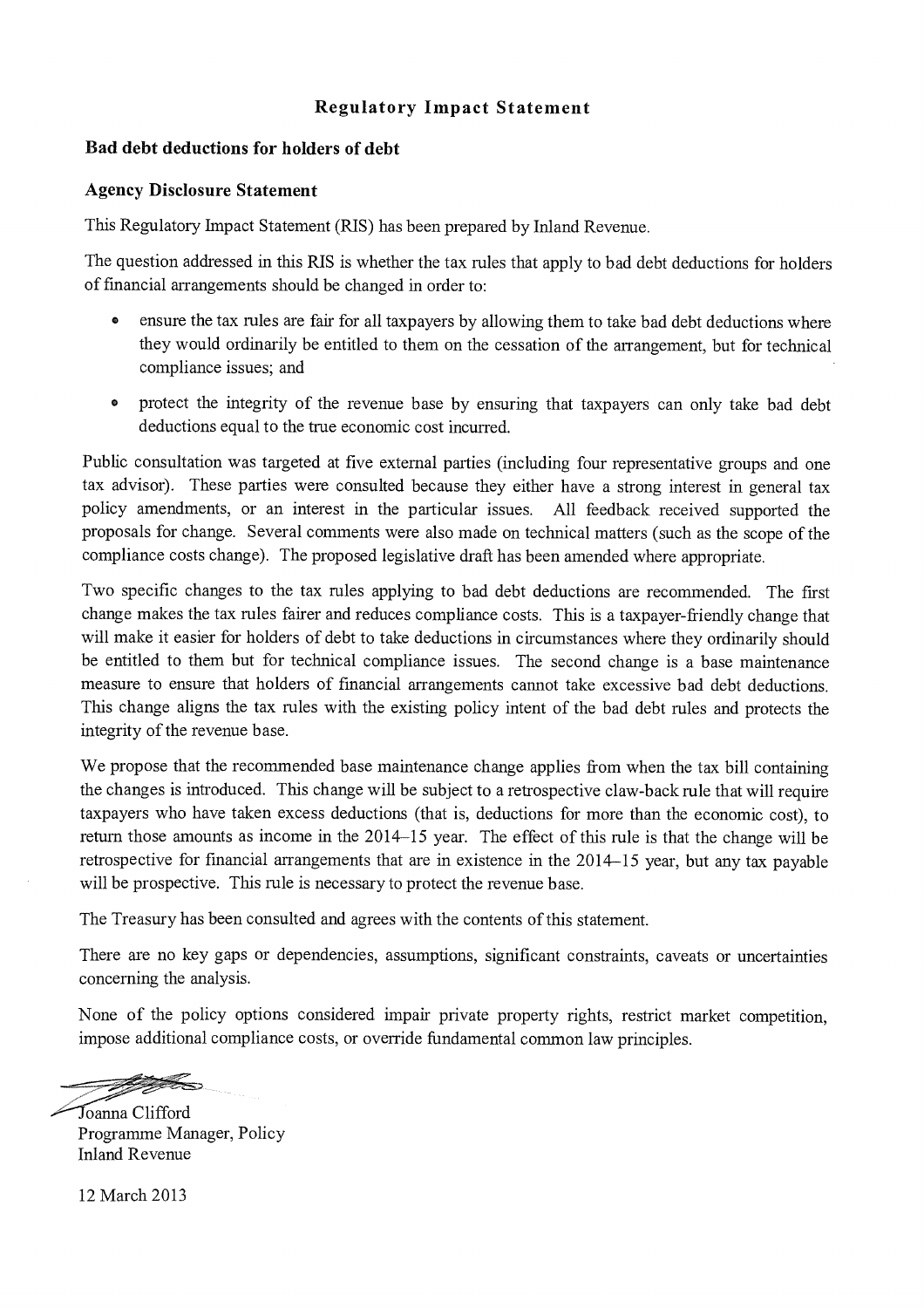### **STATUS QUO AND PROBLEM DEFINITION**

1. A financial arrangement is an arrangement under which a person receives money in consideration for providing money to any person at a future time, or on the occurrence or nonoccurrence of a future event. A simple example is shown below:



2. In some situations, the original creditor/holder of the financial arrangement (A) can transfer the financial arrangement to a new creditor/holder (referred to as a "subsequent holder" in this RIS). In these situations, the debtor (B) is required to pay the outstanding interest and principal amounts to the subsequent holder.

3. The financial arrangement rules are separate from the rules for bad debt deductions. A bad debt is a debt where there is no reasonable likelihood that it will be received. In certain circumstances, the bad debt rules allow the creditor (either A or a subsequent holder), to take a deduction for a bad debt where that debt has been written off as bad during the same income year.

4. There is a required process for writing off bad debts arising from financial arrangements. Bad debts for amounts owing under a financial arrangement must be written off before the financial arrangement ends (for instance, by liquidation). This means that if a taxpayer fails to take a bad debt deduction before that time, a bad debt deduction cannot later be taken.

5. The bad debt write-off rules ensure that taxpayers are not taxed on amounts which may have been derived and included as assessable income, but are never actually received. If deductions for bad debts were not allowed, taxpayers would pay too much income tax because they would be assessed on income which substantively was not received.

6. The questions addressed in this RIS are whether the tax rules that apply to bad debt deductions for holders of financial arrangements should be changed in order to:

• ensure the tax rules are fair for all taxpayers by allowing them to take bad debt deductions where they would ordinarily be entitled to them on the cessation of the arrangement, but for technical compliance issues; and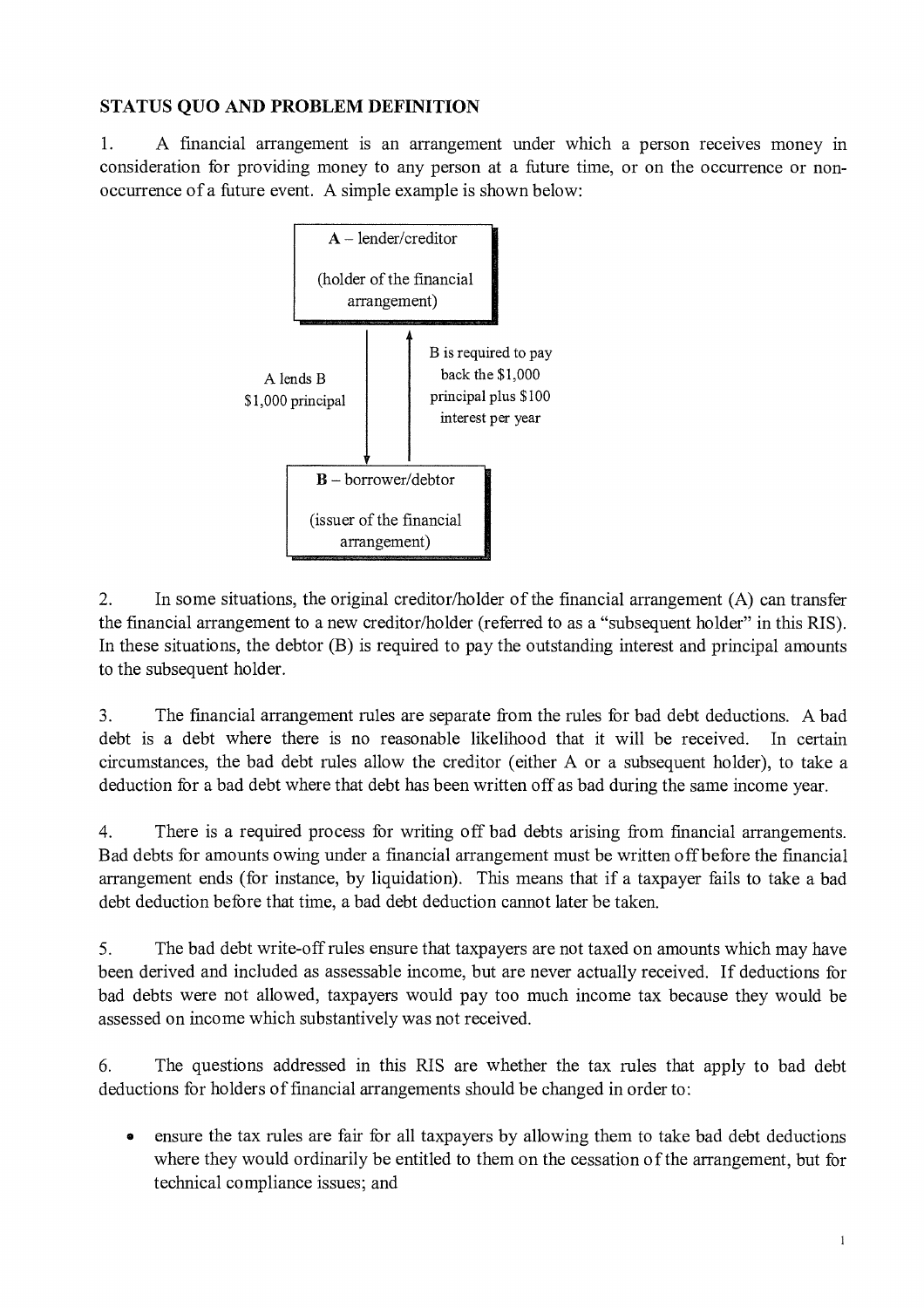protect the integrity of the revenue base by ensuring that taxpayers can only take bad debt deductions equal to the true economic cost incurred.

# Issue 1: Compliance

7. The first issue with the current tax rules is that the strict technical criteria for taking a bad debt deduction are unnecessarily onerous. This gives rise to unfair results and high compliance costs for certain creditors.

8. Currently, the tax rules require that where a borrower (debtor) goes into liquidation or bankruptcy, the creditor can take a bad debt deduction only if the debt was written off as bad in the same income year, and before the liquidation or bankruptcy took place. This requirement can be unnecessarily onerous for certain creditors (particularly small "mum and dad" investors in failed finance companies), as it means they would need to have up-to-date knowledge of the financial state of the debtor in order to take bad debt deduction in time. In some situations, creditors are not informed of upcoming liquidations or bankruptcies and this means they would need to regularly check the companies register or public listings for updates on the financial stability of debtors.

9. The same strict write-off criteria apply to creditors where the debtor company has entered into a composition with them (for example, where the creditor agrees to accept 70 cents for every dollar owed by the debtor). In these cases, the creditor can take a bad debt deduction only if the debt was written off as bad in the same income year and before the composition took place. Again, the write-off requirement can be unnecessarily onerous for creditors because the timeframe to write off the debt can be short (the period between being informed of the financial difficulties of the debtor and the composition itself).

10. Creditors who fail to write off the bad debt in time (before the debtor is liquidated/bankrupted, or before a debtor company enters into a composition with creditors), will have a tax obligation in respect of accrual income they have never received, or remission income that was never written off. This result is unfair and leads to unnecessarily high compliance costs.

11. Following the recent financial crisis, we have become aware that some investors in failed fmance companies have not always met the required criteria of writing off the bad debt before the finance company (debtor) was liquidated or entered into a composition with its creditors. Theoretically, these taxpayers would have been denied a bad debt deduction they would ordinarily have been entitled to claim. Therefore, in theory, these taxpayers would be adversely impacted if no legislative action is taken. We are unable to quantify the magnitude of this impact because we do not know who exactly is affected.

12. When the bad debt deduction rules came into force, the likelihood of some creditors (including creditors of liquidated companies and bankrupt individuals) being unable to meet the "write off" requirement and the implications of this were not fully identified.

### Issue 2: Base maintenance

13. The second issue with the current tax rules is that holders of debt can take bad debt deductions for amounts owing even where the holder has not suffered an economic loss. This result is not in line with existing policy for bad debt deductions. It also results in an unjustified timing advantage and presents a risk to the integrity of revenue base.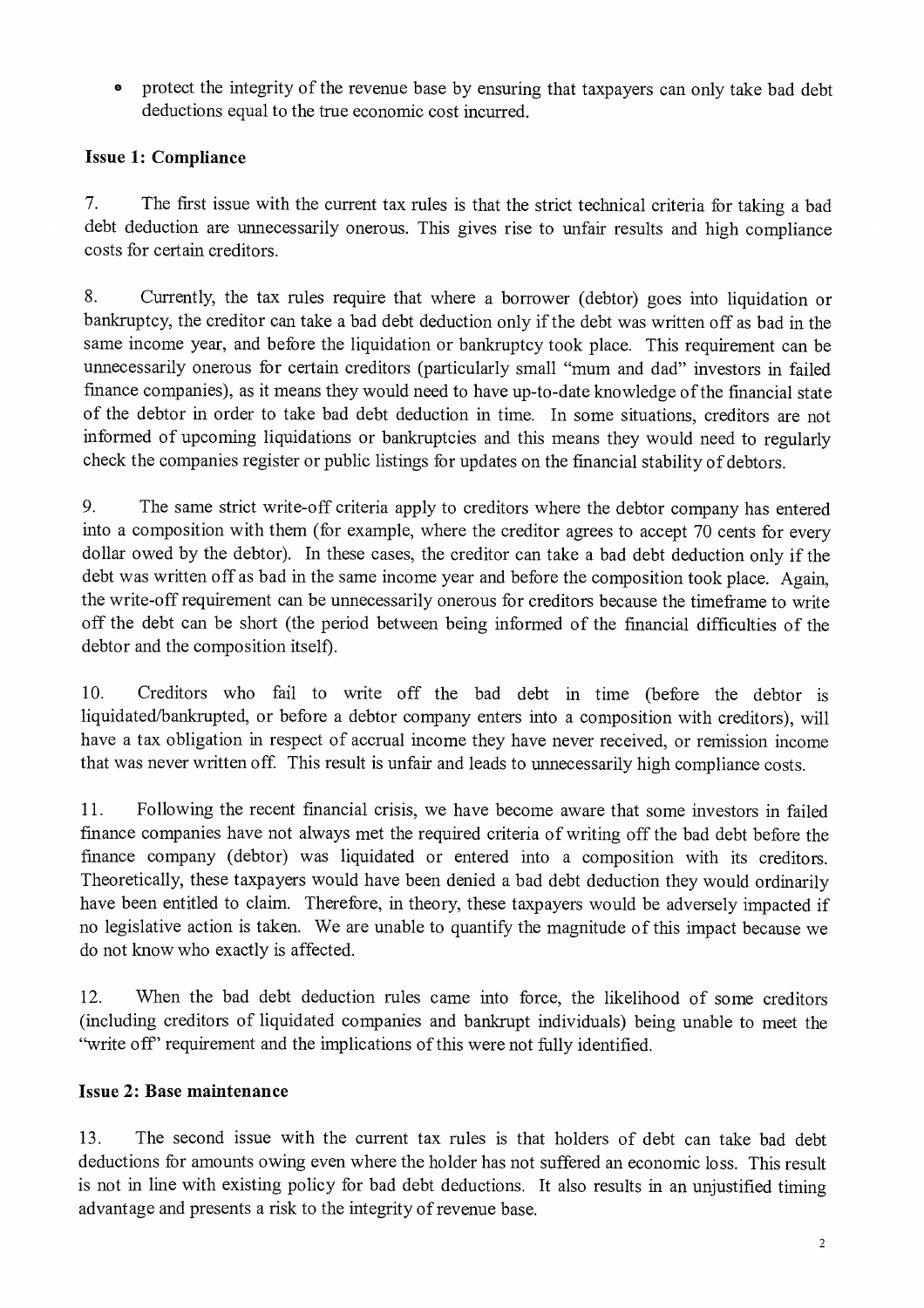14. For example, it is possible for taxpayers to legitimately carry out a business of buying debts in an attempt to recover as much of the amount owing as possible, and thereby make a profit. Currently, these taxpayers would be able to take a deduction for the amount legally owing under the debt even though the (smaller) amount they paid for the debt reflected the fact that the entire amount was unlikely to be received. These taxpayers are required to return income when the base price adjustment (wash-up calculation) is performed at the end of the financial arrangement. However, we are concerned that taxpayers are able to take bad debt deductions earlier than they should, because it gives them an unjustified timing advantage. To protect the tax base, these inappropriate deductions should not be able to be taken.

15. We are aware of one taxpayer who is currently operating in this area and, under the status quo, there is a risk that other taxpayers will take excess bad debt deductions.

# **OBJECTIVES**

16. The objectives are to:

- ensure the tax rules are fair for all taxpayers by allowing them to take bad debt deductions where they would ordinarily be entitled to them and
- protect the integrity of the revenue base by ensuring taxpayers can only take bad debt deductions equal to the true economic cost incurred.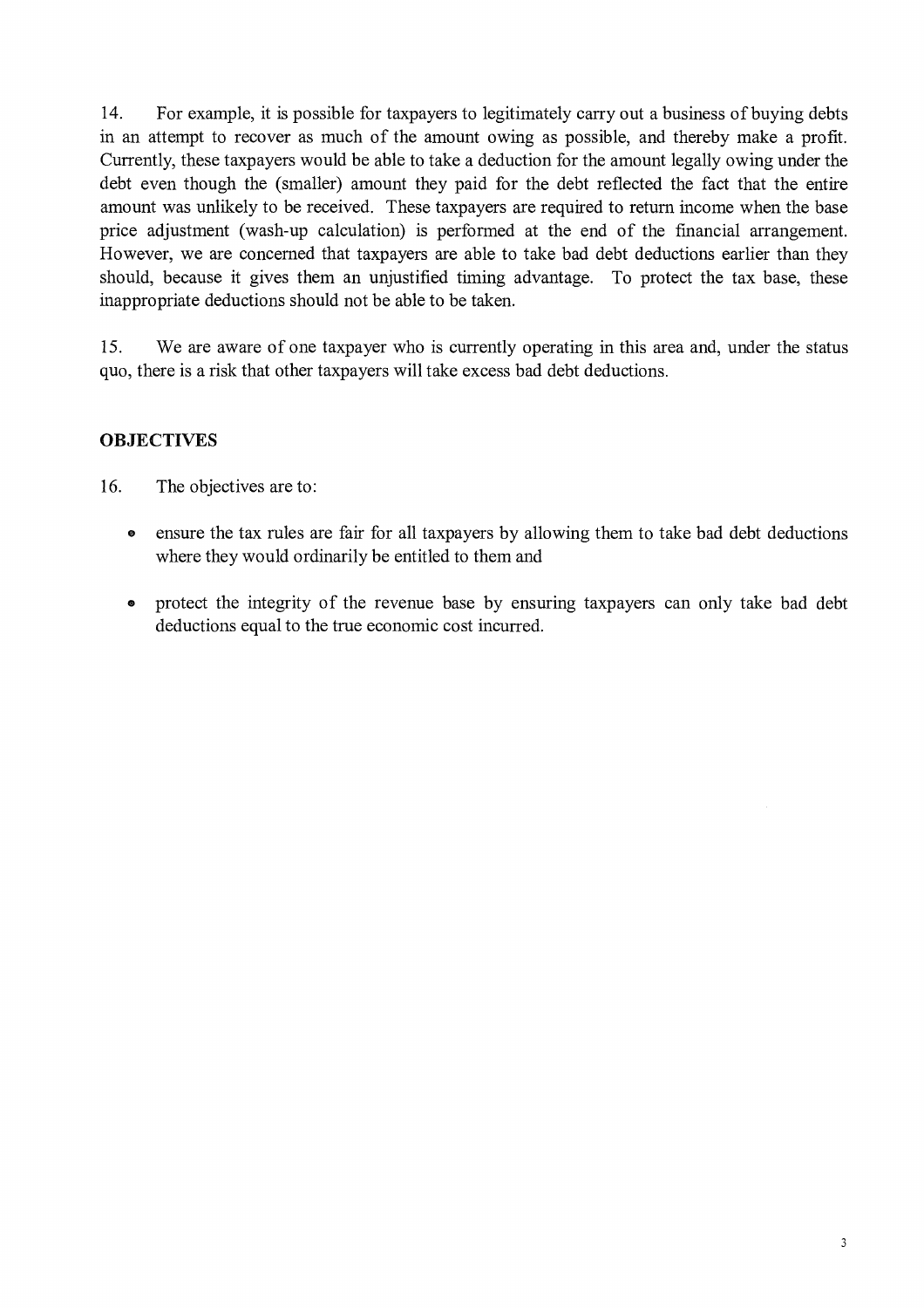### REGULATORY IMPACT ANALYSIS

17. To achieve the objectives outlined above, a number of options were considered.

### Issue 1: Compliance

18. The first issue being considered is that, in some situations, the current strict technical requirements for taking a bad debt deduction are unnecessarily onerous and this gives rise to unfair results (whereby taxpayers are treated as receiving income which was never received). Three options were considered for addressing this issue and these are set out below.

| <b>Options</b>                                                                                                                                                                                                                                                                                                                                                                   | Does it                 | <b>Risks</b><br>Impacts                                                                                                                                                                                                                                                 |          |                                                                                                                                                                                                                                                                                                                                                                                                                                                  |                                                                                                                                                                                                                                                                                                                                               |                               |                                                                                                                                                                                                                                                                                                                                                 | Net impact                                                                                                                                                                                                                                                                                                                                                                                                      |
|----------------------------------------------------------------------------------------------------------------------------------------------------------------------------------------------------------------------------------------------------------------------------------------------------------------------------------------------------------------------------------|-------------------------|-------------------------------------------------------------------------------------------------------------------------------------------------------------------------------------------------------------------------------------------------------------------------|----------|--------------------------------------------------------------------------------------------------------------------------------------------------------------------------------------------------------------------------------------------------------------------------------------------------------------------------------------------------------------------------------------------------------------------------------------------------|-----------------------------------------------------------------------------------------------------------------------------------------------------------------------------------------------------------------------------------------------------------------------------------------------------------------------------------------------|-------------------------------|-------------------------------------------------------------------------------------------------------------------------------------------------------------------------------------------------------------------------------------------------------------------------------------------------------------------------------------------------|-----------------------------------------------------------------------------------------------------------------------------------------------------------------------------------------------------------------------------------------------------------------------------------------------------------------------------------------------------------------------------------------------------------------|
|                                                                                                                                                                                                                                                                                                                                                                                  | meet the<br>objectives? | Compliance                                                                                                                                                                                                                                                              | Economic | Social                                                                                                                                                                                                                                                                                                                                                                                                                                           | Costs                                                                                                                                                                                                                                                                                                                                         | Environmental<br>and cultural |                                                                                                                                                                                                                                                                                                                                                 |                                                                                                                                                                                                                                                                                                                                                                                                                 |
| 1A<br>Amend the current write-off<br>criteria in the bad debt<br>deduction rules to enable<br>taxpayers to take a bad debt<br>deduction where:<br>the debt is written off as<br>bad; or<br>the debt has been<br>remitted by law such as<br>by liquidation or<br>bankruptcy; or<br>the debtor company<br>entered into a<br>composition with<br>creditors.<br>(recommended option) | Yes                     | <b>Minimises</b><br>compliance costs -<br>no need for<br>taxpayers<br>to regularly check<br>the companies<br>register or public<br>listings for updates<br>on the financial<br>stability of the<br>debtor.<br>Increases certainty<br>of tax treatment for<br>taxpayers. | None     | Fairness – easier for<br>taxpayers to take<br>deductions for economic<br>losses which, under<br>current policy settings,<br>they are entitled to. In<br>particular, it reduces<br>compliance costs for<br>"mum and dad" investors<br>who are less likely to<br>have thorough knowledge<br>of their accounting and<br>tax obligations. The<br>overall result means the<br>taxpayers are not<br>assessed on income<br>which was never<br>received. | Fiscally negative,<br>but the fiscal effect<br>is not expected to<br>be large. No<br>material fiscal<br>effect on baselines.<br>We are not in a<br>position to estimate<br>the precise fiscal<br>effect because we<br>do not know<br>exactly how many<br>creditors would be<br>affected.<br>No significant<br>administrative<br>implications. | None                          | The amendment<br>is not limited to<br>bad debt<br>deductions<br>arising under<br>financial<br>$arrangements - it$<br>extends to all bad<br>debts. This could<br>result in<br>unintended<br>impacts on other<br>arrangements (for<br>instance, if it<br>becomes too easy<br>to take<br>deductions where<br>the debt is not<br>truly a bad debt). | Overall, positive.<br>This option improves<br>the status quo<br>because the positive<br>impacts (compliance,<br>economic and social)<br>outweigh the risks.<br>Although there is a<br>theoretical risk that<br>the extended ability<br>to take deductions<br>may span too wide,<br>officials have not<br>identified any<br>situations where this<br>would, realistically,<br>be outside the policy<br>intention |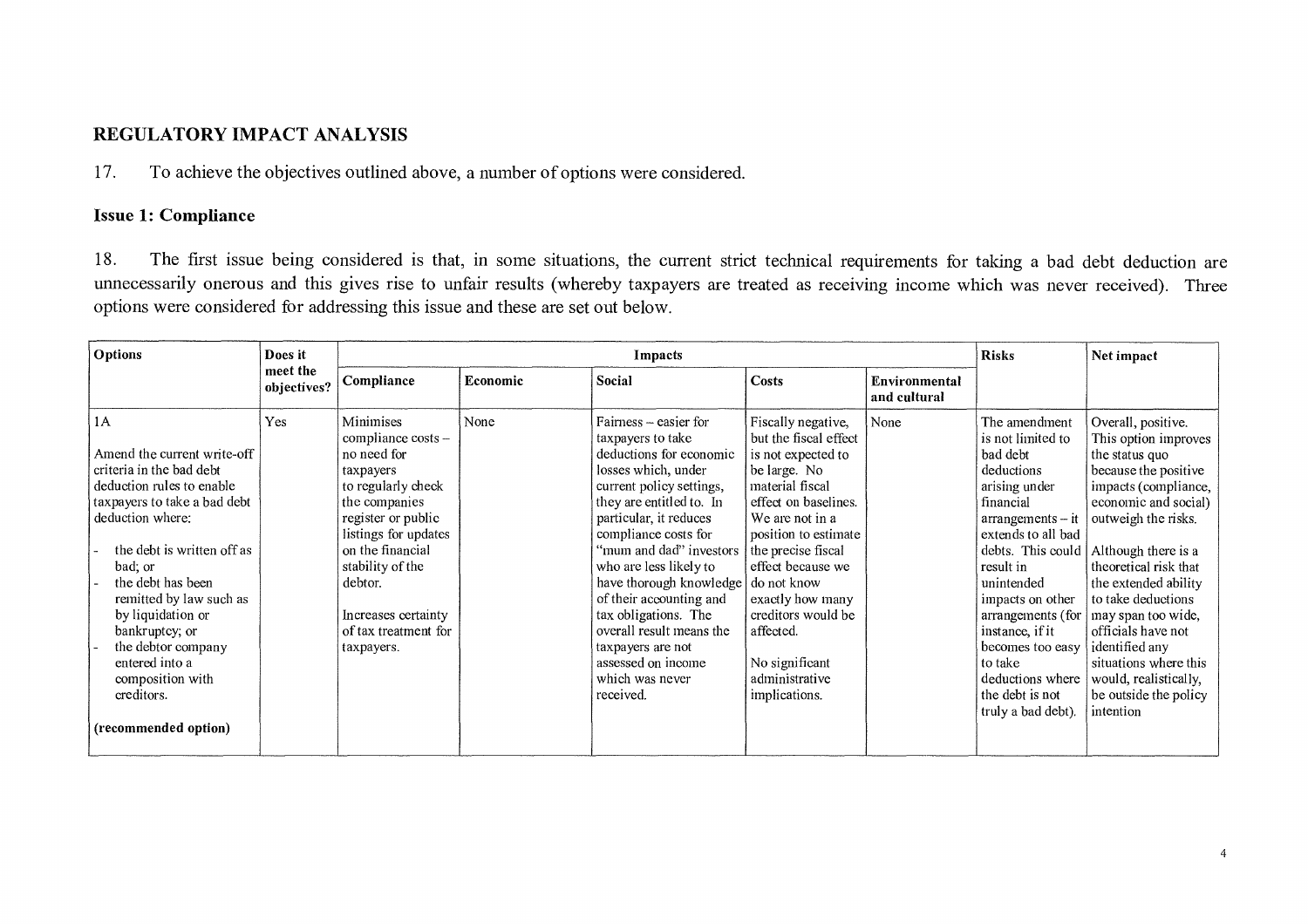Issue 1 options continued

| Options                                                                                                                                                                                                                                                                                                                                             | Does it                |                                                                                                                                                                                                                                                                            |                                                  | <b>Risks</b>                                                                                                                                                                                                                                                                                                                                                                                                            | Net impact                                                                                                                                                                                                                                                                                                                                    |                               |                                                                                                                                                                                                                                                                    |                                                                                                                                                                                                                                                                                                                                                                                     |
|-----------------------------------------------------------------------------------------------------------------------------------------------------------------------------------------------------------------------------------------------------------------------------------------------------------------------------------------------------|------------------------|----------------------------------------------------------------------------------------------------------------------------------------------------------------------------------------------------------------------------------------------------------------------------|--------------------------------------------------|-------------------------------------------------------------------------------------------------------------------------------------------------------------------------------------------------------------------------------------------------------------------------------------------------------------------------------------------------------------------------------------------------------------------------|-----------------------------------------------------------------------------------------------------------------------------------------------------------------------------------------------------------------------------------------------------------------------------------------------------------------------------------------------|-------------------------------|--------------------------------------------------------------------------------------------------------------------------------------------------------------------------------------------------------------------------------------------------------------------|-------------------------------------------------------------------------------------------------------------------------------------------------------------------------------------------------------------------------------------------------------------------------------------------------------------------------------------------------------------------------------------|
|                                                                                                                                                                                                                                                                                                                                                     | meet the<br>objective? | Compliance                                                                                                                                                                                                                                                                 | Economic                                         | Social                                                                                                                                                                                                                                                                                                                                                                                                                  | Costs                                                                                                                                                                                                                                                                                                                                         | Environmental<br>and cultural |                                                                                                                                                                                                                                                                    |                                                                                                                                                                                                                                                                                                                                                                                     |
| 1B<br>Two new special<br>deductions introduced<br>(base price adjustment<br>deduction and accrual<br>income deduction).<br>Together, these<br>deductions would ensure<br>that where income is<br>required to be returned for<br>tax purposes, a deduction<br>would be allowed for<br>these amounts if the<br>income amounts were<br>never received. | Yes                    | Minimises<br>compliance costs -<br>no need for<br>taxpayers to<br>regularly check the<br>companies register<br>or public listings<br>for updates on the<br>financial stability<br>of the debtor.<br>Increases certainty<br>of tax treatment for<br>taxpayers.              | None                                             | Fairness – easier for<br>taxpayers to take<br>deductions for economic<br>losses which, under current<br>policy settings, they are<br>entitled to. In particular,<br>compliance costs are<br>reduced for "mum and dad"<br>investors who are less<br>likely to have thorough<br>knowledge of their<br>accounting and tax<br>obligations. Overall,<br>taxpayers are not assessed<br>on income which was never<br>received. | Fiscally negative,<br>but the fiscal effect<br>is not expected to<br>be large. No<br>material fiscal<br>effect on baselines.<br>We are not in a<br>position to estimate<br>the precise fiscal<br>effect because we<br>do not know<br>exactly how many<br>creditors would be<br>affected.<br>No significant<br>administrative<br>implications. | None                          | New deduction<br>provisions will<br>make the<br>legislation more<br>complicated.<br>Given the<br>complexity of the<br>relationship<br>between the curren<br>financial<br>arrangement rules<br>and bad debt rules,<br>additional<br>complexity is not<br>desirable. | Overall, neutral. While the<br>ability for taxpayers to take<br>automatic deductions<br>where appropriate is<br>positive from a policy<br>perspective, the risk of<br>unnecessarily complicating<br>the financial arrangement<br>tax rules is considered<br>undesirable.                                                                                                            |
| 1 <sup>C</sup><br>Retain the status<br>quo.<br>Require holders of debt to<br>meet the current criteria<br>so that the debt must be<br>written off as bad before<br>the debt is remitted, and in<br>the same year that the<br>deduction is sought.                                                                                                   | No                     | Does not require<br>legislative change.<br>Feedback suggests<br>taxpayers are not<br>complying with the<br>current strict<br>technical<br>requirements, but<br>are already taking<br>deductions<br>considered<br>appropriately<br>deductible from a<br>policy perspective. | None (other than<br>fairness and<br>compliance). | Fairness - arguably unfair<br>if a bad debt that would<br>ordinarily be deductible is<br>not deductible simply<br>because the write-off<br>criteria were not met in<br>time.<br>If Inland Revenue allows<br>taxpayers to take<br>deductions which are not<br>allowed under current<br>legislation, this could be<br>perceived as unfair.                                                                                | None                                                                                                                                                                                                                                                                                                                                          | None                          | The current law<br>requires certain<br>compliance criteria<br>to be met. If the<br>criteria are not<br>amended, there wil<br>continue to be<br>uncertainty for<br>taxpayers.                                                                                       | Overall, negative. The<br>objectives are not met.<br>While it is arguable that<br>legislative change is not<br>necessary because<br>taxpayers are already<br>taking deductions (in line<br>with the policy intent), the<br>strict technical<br>requirements that should<br>legally be met, and the<br>uncertainty around the<br>current law, is considered<br>real and significant. |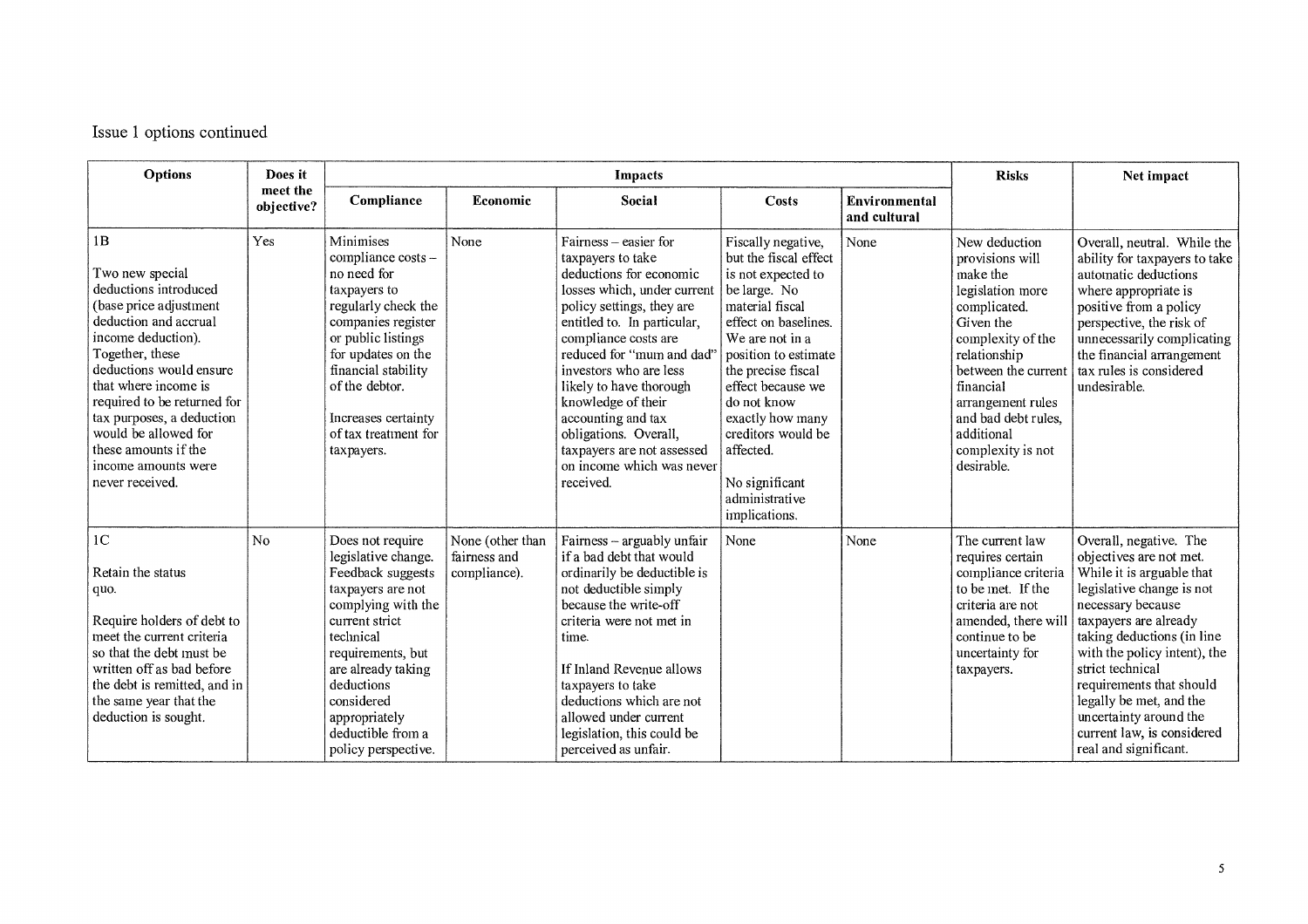### Issue 2: Base maintenance

19. The second issue being considered is that holders of debt can take bad debt deductions for amounts owing even where the holder has not suffered an economic loss. This result is inconsistent with existing policy settings. Three options were considered for addressing this issue:

| <b>Options</b>                                                                                                                                                                                                                                                                                                                                                                                                                                                                    | Does it meet   | Impacts    |                                                                                                                                                                                                                                                                                                                                                                                                                                                                             |                                                                                                                                                |                                                                                                                                                                                                                                                                                                                                                                                                                                                  |                               |       | Net impact                                                                                                                                                                                                                                                                                                                                                   |
|-----------------------------------------------------------------------------------------------------------------------------------------------------------------------------------------------------------------------------------------------------------------------------------------------------------------------------------------------------------------------------------------------------------------------------------------------------------------------------------|----------------|------------|-----------------------------------------------------------------------------------------------------------------------------------------------------------------------------------------------------------------------------------------------------------------------------------------------------------------------------------------------------------------------------------------------------------------------------------------------------------------------------|------------------------------------------------------------------------------------------------------------------------------------------------|--------------------------------------------------------------------------------------------------------------------------------------------------------------------------------------------------------------------------------------------------------------------------------------------------------------------------------------------------------------------------------------------------------------------------------------------------|-------------------------------|-------|--------------------------------------------------------------------------------------------------------------------------------------------------------------------------------------------------------------------------------------------------------------------------------------------------------------------------------------------------------------|
|                                                                                                                                                                                                                                                                                                                                                                                                                                                                                   | the objective? | Compliance | Economic                                                                                                                                                                                                                                                                                                                                                                                                                                                                    | Social                                                                                                                                         | Costs                                                                                                                                                                                                                                                                                                                                                                                                                                            | Environmental<br>and cultural |       |                                                                                                                                                                                                                                                                                                                                                              |
| 2A<br>Amend the bad debt<br>deduction tax rules by<br>limiting the deductions that<br>can be taken to the<br>economic loss (amount lent<br>or amount paid to purchase<br>the debt). The current base<br>price adjustment and bad<br>debt deduction rules will<br>continue to work as<br>intended to square up any<br>losses/gains overall.<br>Introduce an anti-avoidance<br>measure to limit the<br>deductions being taken to<br>the real money at risk.<br>(recommended option) | <b>Yes</b>     | None.      | Revenue integrity is<br>maintained because<br>excess deductions are<br>stopped.<br>$Coherence - aligns$<br>with the tax system as a<br>whole.<br>Efficiency and growth<br>- Limiting the<br>deductions that can be<br>taken may reduce the<br>incentive for businesses<br>to innovate and invest.<br>since the status quo<br>provides an unintended<br>advantage in the form<br>of excessive and<br>unjustified tax<br>deductions.<br>Increases certainty for<br>taxpayers. | Fairness-<br>Addresses the<br>timing advantage<br>that can be obtained<br>under the current<br>bad debt and<br>financial<br>arrangement rules. | Fiscally positive, but   None.<br>insignificant, because<br>it is believed that the<br>majority of taxpayers<br>are correctly applying<br>the law as intended<br>by policy. We are<br>not in a position to<br>estimate the precise<br>fiscal effect because<br>we do not know<br>exactly how many<br>creditors would be<br>affected. There is no<br>material fiscal effect<br>on baselines.<br>No significant<br>administrative<br>implications. |                               | None. | Overall, positive. Option 2A<br>would be an improvement on<br>the status quo and meets the<br>objectives.<br>As noted, option 2A may<br>reduce the incentive for<br>businesses to innovate and<br>invest, however officials<br>consider this is justified<br>because removing this<br>advantage simply aligns the<br>law with the existing policy<br>intent. |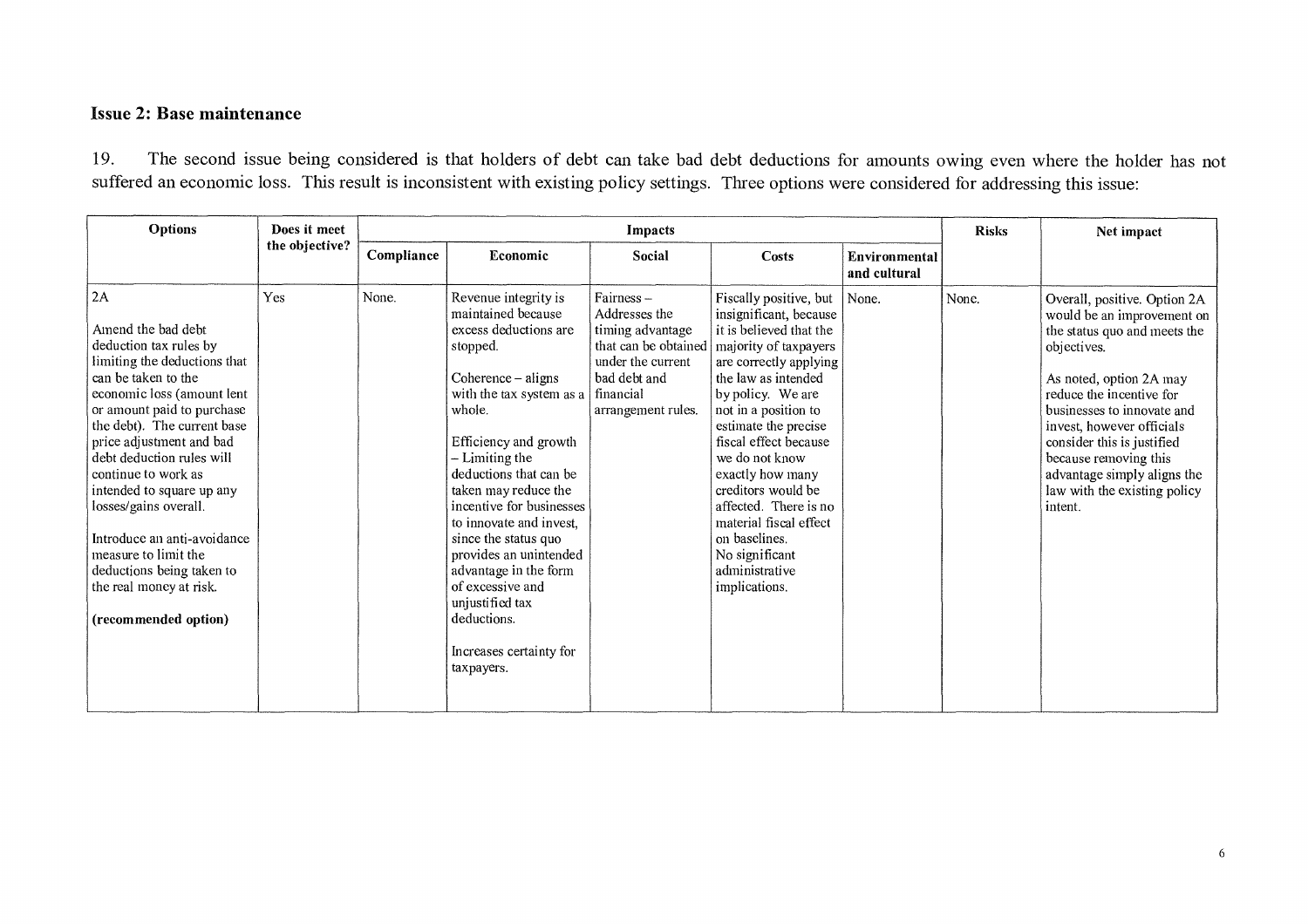## Issue 2 options continued

| <b>Options</b>                                                                                                                                                                                                                                                                                                                                                          | Does it                | Impacts                                                                                                                                                                                  |                                                                                                                                                                                                                                                                                                                                                                                    |                                                                                                                                                                                                                         |                                                                                                                                                                                                                                                                                                                                                                                                                                    |                                      |                                                                                                                                                                                                                                 | Net impact                                                                                                                                                                                                                                                                                                                                                                                                                                                                                                                    |
|-------------------------------------------------------------------------------------------------------------------------------------------------------------------------------------------------------------------------------------------------------------------------------------------------------------------------------------------------------------------------|------------------------|------------------------------------------------------------------------------------------------------------------------------------------------------------------------------------------|------------------------------------------------------------------------------------------------------------------------------------------------------------------------------------------------------------------------------------------------------------------------------------------------------------------------------------------------------------------------------------|-------------------------------------------------------------------------------------------------------------------------------------------------------------------------------------------------------------------------|------------------------------------------------------------------------------------------------------------------------------------------------------------------------------------------------------------------------------------------------------------------------------------------------------------------------------------------------------------------------------------------------------------------------------------|--------------------------------------|---------------------------------------------------------------------------------------------------------------------------------------------------------------------------------------------------------------------------------|-------------------------------------------------------------------------------------------------------------------------------------------------------------------------------------------------------------------------------------------------------------------------------------------------------------------------------------------------------------------------------------------------------------------------------------------------------------------------------------------------------------------------------|
|                                                                                                                                                                                                                                                                                                                                                                         | meet the<br>objective? | Compliance                                                                                                                                                                               | Economic                                                                                                                                                                                                                                                                                                                                                                           | Social                                                                                                                                                                                                                  | Costs                                                                                                                                                                                                                                                                                                                                                                                                                              | <b>Environmental</b><br>and cultural |                                                                                                                                                                                                                                 |                                                                                                                                                                                                                                                                                                                                                                                                                                                                                                                               |
| 2B<br>Disallow excess bad<br>debt deductions and<br>amend the base price<br>adjustment formula in<br>the financial<br>arrangement tax rules<br>so that the creditor's<br>base price adjustment<br>result does not include<br>the amount remitted<br>by law.<br>The anti-avoidance<br>measure would limit<br>the deductions being<br>taken to the real<br>money at risk. | Yes                    | Compliance<br>costs would<br>increase. The<br>financial<br>arrangement<br>tax rules are<br>already<br>complicated,<br>and amending<br>them may<br>make them<br>harder to<br>comply with. | Coherence $-$ aligns<br>with the tax system as a<br>whole.<br>Efficiency and growth<br>- Limiting the<br>deductions that can be<br>taken may reduce the<br>incentive for businesses<br>to innovate and invest,<br>since the status quo<br>provides an unintended<br>advantage in the form<br>of excessive and<br>unjustified tax<br>deductions.<br>Maintains revenue<br>integrity. | Fairness-<br>Addresses the<br>timing advantage<br>that can be<br>obtained under<br>the current bad<br>debt and financial<br>arrangement<br>rules.<br>Increases<br>certainty for<br>taxpayers.                           | Fiscally positive, but<br>insignificant, because it is<br>believed that the majority<br>of taxpayers are correctly<br>applying the law as<br>intended by policy. We<br>are not in a position to<br>estimate the precise fiscal<br>effect because we do not<br>know exactly how many<br>creditors would be<br>affected. There is no<br>material fiscal effect on<br>baselines.<br>No significant<br>administrative<br>implications. | None.                                | The<br>(complex)<br>financial<br>arrangements<br>rules<br>generally<br>work well.<br>Amending<br>these rules<br>would add<br>complexity to<br>these rules<br>which may<br>unintention-<br>ally affect<br>other<br>arrangements. | Overall, neutral.<br>This option is an improvement on the<br>status quo and the objectives are met.<br>However, the complexity of amending<br>the financial arrangement rules is<br>considered a real and significant risk.                                                                                                                                                                                                                                                                                                   |
| 2C<br>Retain the status quo<br>The current legislation<br>is unclear, but it may<br>be possible for bad<br>debt deductions to be<br>taken for more than<br>the cash or economic<br>loss incurred to obtain<br>the debt.                                                                                                                                                 | No                     | None.                                                                                                                                                                                    | Efficiency - If excess<br>deductions can be<br>taken, this could distort<br>behaviour (by<br>providing incentives to<br>invest in financial<br>arrangements rather<br>than other forms of<br>investment), which is<br>inefficient.                                                                                                                                                 | Fairness $-$ if<br>taxpayers take<br>advantage of the<br>unclear<br>legislation by<br>taking deductions<br>for excess<br>amounts, this<br>would be viewed<br>as unfair, because<br>the deductions<br>are not justified. | There is a risk that if a<br>base maintenance change<br>is not made, and<br>taxpayers take deductions<br>for more than their<br>economic loss, this could<br>result in a potentially<br>significant, fiscal loss and<br>a risk to the revenue base.<br>We are not in a position<br>to estimate the precise<br>fiscal effect because we<br>do not know exactly how<br>many creditors would be<br>affected.                          | None.                                | Revenue<br>integrity $-$ if<br>no legislative<br>change is<br>made, there is<br>a risk to the<br>tax base<br>because<br>taxpayers<br>may take<br>deductions<br>that are not<br>iustified.                                       | Overall, negative.<br>This option is not an improvement on the<br>status quo and the objectives are not met.<br>It can be argued that legislative change is<br>not required because the majority of<br>taxpayers are already interpreting the<br>legislation purposively, in line with the<br>policy intent. However, this is a base<br>maintenance measure, and if legislative<br>change is not made, there is a potential<br>risk to the revenue base, potentially<br>distortions in behaviour and perceived<br>unfairness. |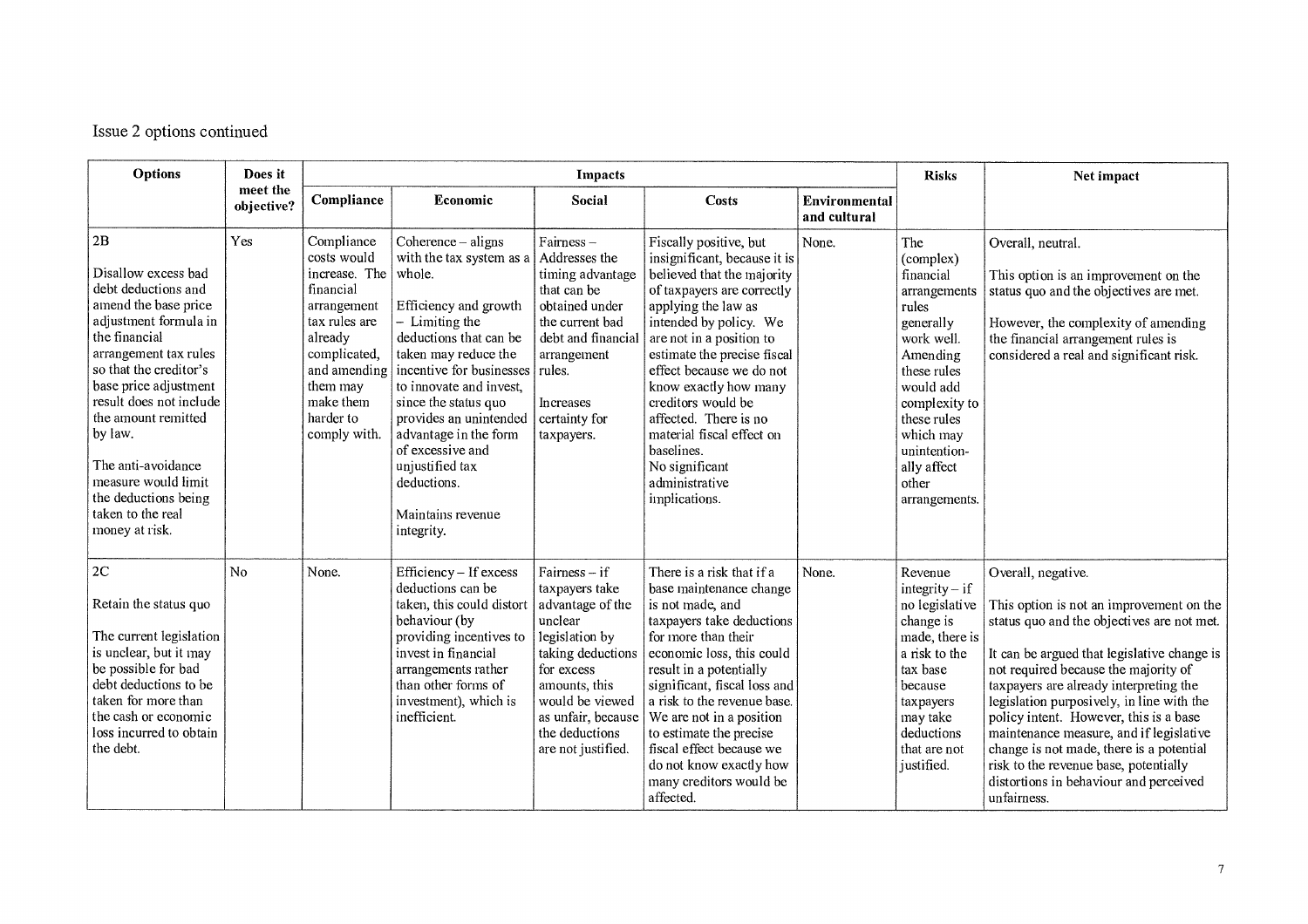### **Application dates**

### *Compliance change*

20. We recommend the change which addresses the compliance issue applies from the 2008-09 year. The application date should be retrospective for reasons of fairness, so that investors are not assessed on income which was never received. Taxpayers who will benefit from this change are most likely to be investors in failed finance companies ("mum and dad" investors). The proposed change needs to be retrospective to enable investors to take bad debt deductions for amounts owed following, for example, a finance company going into liquidation or entering into compositions with creditors, otherwise investors would be faced with a tax liability even if they have not received any income. The 2008-09 year was selected on the basis that it would be sufficient to assist affected taxpayers.

### *Base maintenance change*

21. We also recommend that the base maintenance change applies from when the tax bill containing the proposed changes is introduced, and that there be a retrospective claw-back rule to require taxpayers who have taken excess deductions (that is, deductions exceeding the cost of acquisition and any income returned), to return those amounts as income in the 2014-15 year. The effect of the claw-back rule is that the rule is retrospective for financial arrangements that are in existence in the 2014-15 year, and affected taxpayers must return extra income prospectively (in the 2014-15 year). We consider that this is justified because it puts them back in the same position they should be in, in line with the policy intent. There is no concern with financial arrangements that have ended prior to the 2014-15 year, as the base price adjustment (wash-up calculation) that would have been performed should have squaredup any excess deductions taken.

22. The benefit that taxpayers get under the current rules is a timing advantage. If the claw-back rule did not apply, the correct result would be reached when the base price adjustment (wash-up calculation) is performed at the end of the arrangement. However, it is possible for taxpayers to drag out financial arrangements so that a base price adjustment is performed much later than appropriate. This application date ensures that when taxpayers have inappropriately taken excess deductions, unknown to Inland Revenue, the advantage obtained for any existing financial arrangements is reversed by requiring the excess amounts to be returned as income. It is also recommended that a savings provisions apply for taxpayers who are, at the date of introduction of the tax bill, involved in assessments subject to the tax disputes process.

### **CONSULTATION**

23. In September 2012, targeted consultation was undertaken with five external parties; four representative organisations and an external tax advisor. We consulted with these parties because they either have a strong interest in general tax policy amendments, or have an interest in the particular issues.

24. Four of the consulted parties provided feedback, and all four supported the options lA and 2A.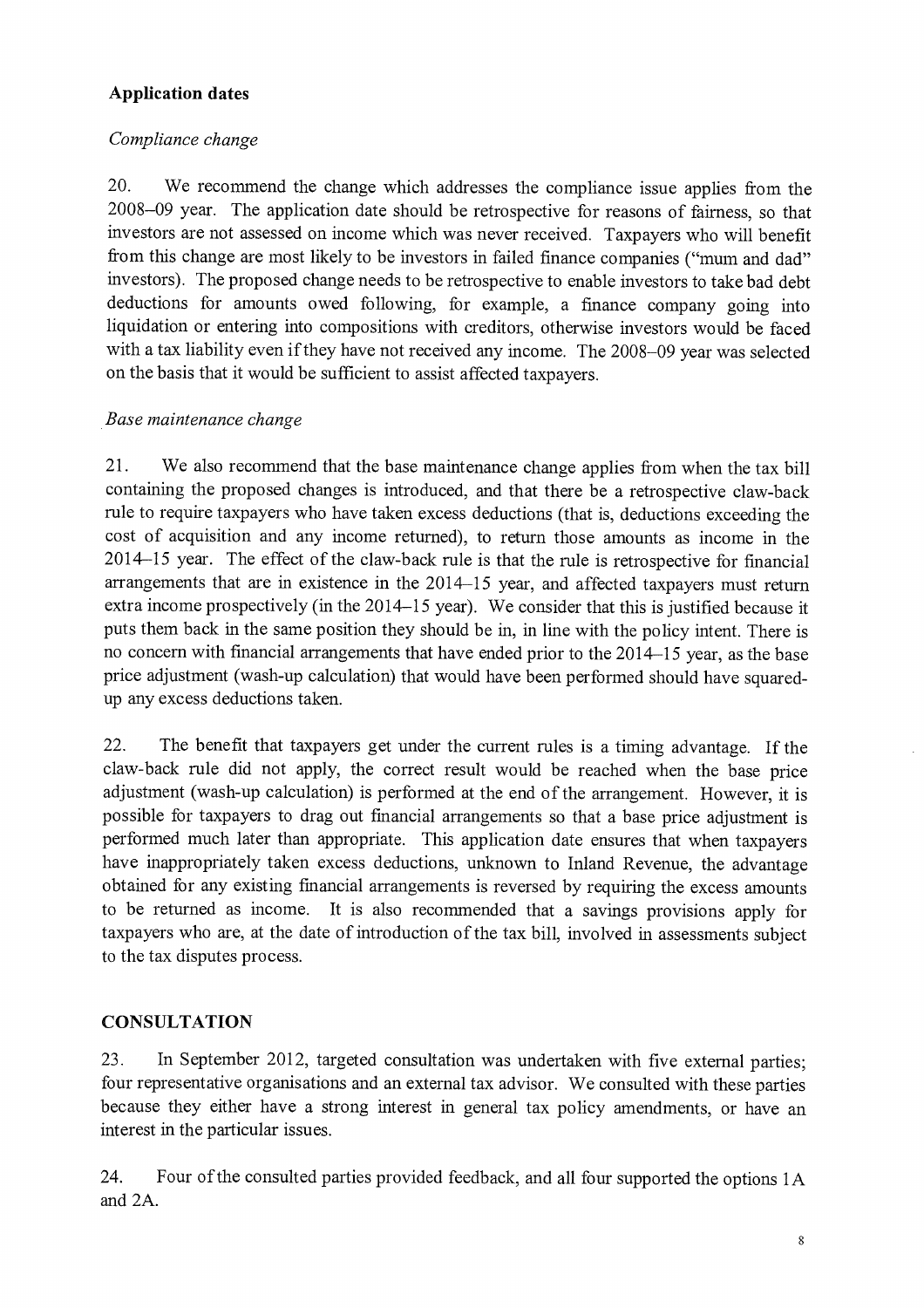25. Three parties provided feedback on the application dates of the proposed legislative changes. All three submitted that the compliance change should apply on a retrospective basis, and the base maintenance change should apply on a prospective basis. These submissions were partially accepted, as described below:

- For pragmatic reasons, the compliance costs change is retrospective only to the 2008–09 year.
- o The base maintenance change will apply prospectively, but also claw-back excess deductions that have been taken. The effect of the claw back is that the base maintenance rule is retrospective for relevant financial arrangements that are in existence in the 2014- 15 year, but any tax payable is prospective. It is not anticipated that a large number of taxpayers will be affected by the claw-back rule; however, it is necessary for base maintenance reasons. The reason for the claw-back rule is that, notwithstanding the current legislative wording, it is not considered reasonable for taxpayers to take deductions for more than their economic loss under the financial arrangement. There will be a savings provision for taxpayers who are involved in assessments that are subject to the disputes process. This will mean that, as at the introduction date of the bill, disputes will continue as per the regular process and will not be subject to the retrospective claw back of excess deductions. The claw-back rule will still apply to excess deductions taken by taxpayers who are not in the disputes process at the date the tax bill is introduced.

26. Three parties provided feedback on the technical detail of the proposed changes. The technical matters raised are discussed below.

| Consulted<br>party | Technical comments raised by submitters                                                                                                                                                                                                                                                                                                                                                                                                                                                                                                                                                                | Proposed response to technical comments raised                                                                                                                                                                                                                                                                                                                          |
|--------------------|--------------------------------------------------------------------------------------------------------------------------------------------------------------------------------------------------------------------------------------------------------------------------------------------------------------------------------------------------------------------------------------------------------------------------------------------------------------------------------------------------------------------------------------------------------------------------------------------------------|-------------------------------------------------------------------------------------------------------------------------------------------------------------------------------------------------------------------------------------------------------------------------------------------------------------------------------------------------------------------------|
| 1                  | Technical change 1: Extend situations where compliance costs<br>change should apply (for Insolvency Act and other<br>jurisdictions). The compliance costs change should extend,<br>not only to debts remitted by law under the Companies Act<br>1993, but also to debts remitted by law under the Insolvency<br>Act 2006, or the laws of a country or territory other than New<br>Zealand. It appears that the submitters have requested these<br>additional operations of law to reflect the wording of the<br>provision in the financial arrangement rules that deals with<br>debts remitted by law. | This technical change was accepted and the draft<br>legislation will be amended to meet this result.<br>Officials considered it appropriate to align the<br>wording in the two sets of provisions even though<br>they did not consider the change strictly necessary (as<br>creditors of bankrupt individuals should be able to<br>meet the current bad debt criteria). |
| $\overline{c}$     | Technical change 2: The compliance costs change should<br>extend to situations where the debt has been remitted when<br>the debtor company is released from making all remaining<br>payments by a deed or agreement of composition with the<br>creditors in the income year (for example, where the creditor<br>agrees to accept 70 cents for every dollar owed).                                                                                                                                                                                                                                      | This technical change was accepted and the draft<br>legislation will be amended to meet this result.<br>Officials agreed that, in certain situations where there<br>has been a composition with creditors, an automatic<br>had debt deduction should be allowed.                                                                                                        |
| 3                  | Technical change 1, described above.<br>Technical change 3: For tax purposes, capitalised interest<br>(interest which has been added to the original capital), should<br>be separated into interest and principal.                                                                                                                                                                                                                                                                                                                                                                                     | This technical change was accepted and the draft<br>legislation will be amended to meet this result.<br>Technical change 3 was not accepted. Inland<br>Revenue has a longstanding practice of treating<br>capitalised interest as being paid to the investor and<br>reinvested. Officials do not consider it appropriate to                                             |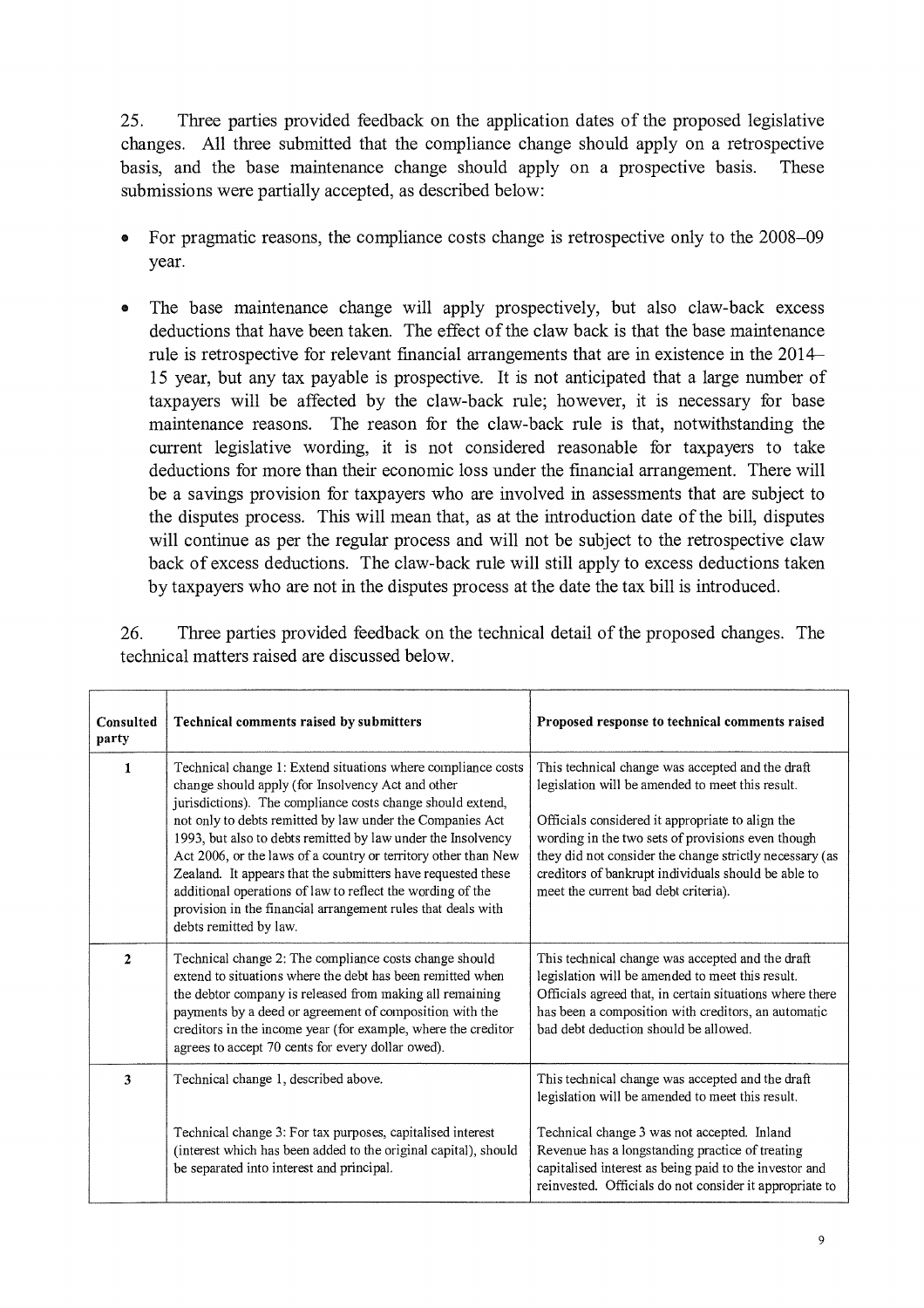|                               | change this practice because capitalised interest is a<br>close substitute for an investor receiving interest and<br>then reinvesting it themselves. If the tax treatment of<br>capitalised interest was amended this would treat<br>similar transactions differently, which would be<br>inequitable. Further, there would be a fiscal cost in<br>doing so. |
|-------------------------------|-------------------------------------------------------------------------------------------------------------------------------------------------------------------------------------------------------------------------------------------------------------------------------------------------------------------------------------------------------------|
| No technical comments raised. | Noted                                                                                                                                                                                                                                                                                                                                                       |
| No feedback received.         |                                                                                                                                                                                                                                                                                                                                                             |

27. As part of accepting technical change 1, a related change should be made for the use of losses after bankruptcy to correct a previous oversight in the tax rules. Currently, when a debtor is released from a financial arrangement debt on discharge from bankruptcy, they can use the losses arising from the financial arrangement debt to offset post-bankruptcy income. From a policy perspective, the debtor should not be entitled to use pre-bankruptcy losses to offset post-bankruptcy income. This correct policy result is the rule that applies to nonfmancial arrangement debt remitted on discharge from bankruptcy, and the rule for financial arrangement debt should align with this.

28. The Treasury has been consulted in the policy proposals and the preparation of this RIS, and agrees with its contents.

### CONCLUSIONS AND RECOMMENDATIONS

29. The recommended options to address the two issues are 1A and 2A. These options involve:

o Amending the current strict technical requirements in the bad debt deduction rules to enable taxpayers to more easily take a bad debt deduction where the debt has been remitted by law, such as by liquidation or bankruptcy; or where the debtor company entered into a composition with creditors. This will remove the strict technical compliance requirements in certain cases and thereby make the tax rules fairer.

and

o Amending the bad debt deduction tax rules by limiting the deductions that can be taken to the economic loss (subject to an anti-avoidance measure to limit the deductions being taken to the real money at risk). This will protect the integrity of the revenue base by ensuring taxpayers can only take bad debt deductions equal to the true economic cost incurred.

30. Both options meet the objectives and are an improvement on the status quo because the positive impacts identified are considered to outweigh the risks.

#### IMPLEMENTATION

31. No implementation risks have been identified. We consider that implementation can be managed within existing systems and there would be no other significant administrative issues. The changes will be communicated by updating Inland Revenue publications, and